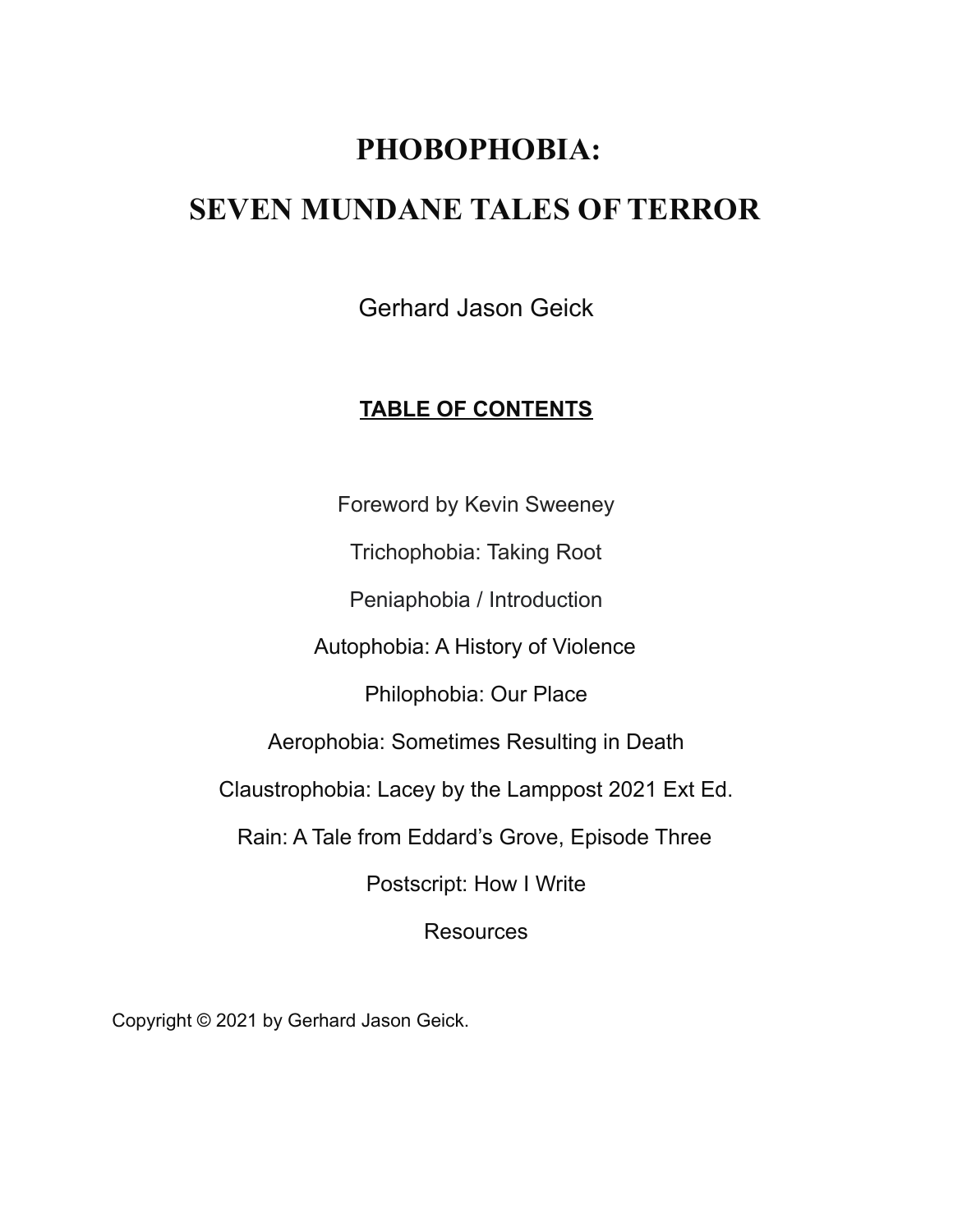"*If there is a Christ, a God, an anything out there, I think he is doing a shitty job.*"

- Drew Stepek, *Godless*

### Aerophobia: Sometimes Resulting In Death

If I could, I would ask you why we never had any children. I remember how we used to *talk* about it. The answer is simple, though. Time slipped by, and then we ran out of it.

*I was only twenty-six*. You were twenty-five. We thought that we had our whole lives in front of us, but we were wrong.

We were taking the honeymoon that we had been unable to take seven years earlier; the one that we had talked about ever since then. I watched you reading beside me. You used to like reading those Tom Clancy novels, the ones where the good guys always won, and the bad guys always got what they deserved.

I rubbed the side of your leg and you smiled. I wanted to interrupt your reading, but I decided not to. You had a contented faraway look on your face, and I know how you hated to be bothered mid-sentence.

"Tonight's in-flight movie will be Four *Weddings and a Funeral*," the stewardess called over the speakers. "We will be coming around shortly with headphones."

*Fuck off*, I thought. I could see you thinking the same thing. The film was a fan favorite, but not the kind of flick that most people wanted to watch during their first leg of an eight-hour service. You looked at me questioningly and I shrugged as if to say, 'Why not?'

Then, for the next couple of hours I watched the movie as you read. Occasionally you would let your book down. You would yawn and rub your eyes. Our hands would meet, and we would smile.

#### *We were on our way!*

The movie ended and I decided to take a nap. It has been over twenty years, and it is amazing how clear my memory of this is. Most days I can't remember what I had for breakfast, but I remember that brief period of restlessness as a drink trolley passed. It knocked into my arm, and I dreamt that I was back home. I was gardening and God was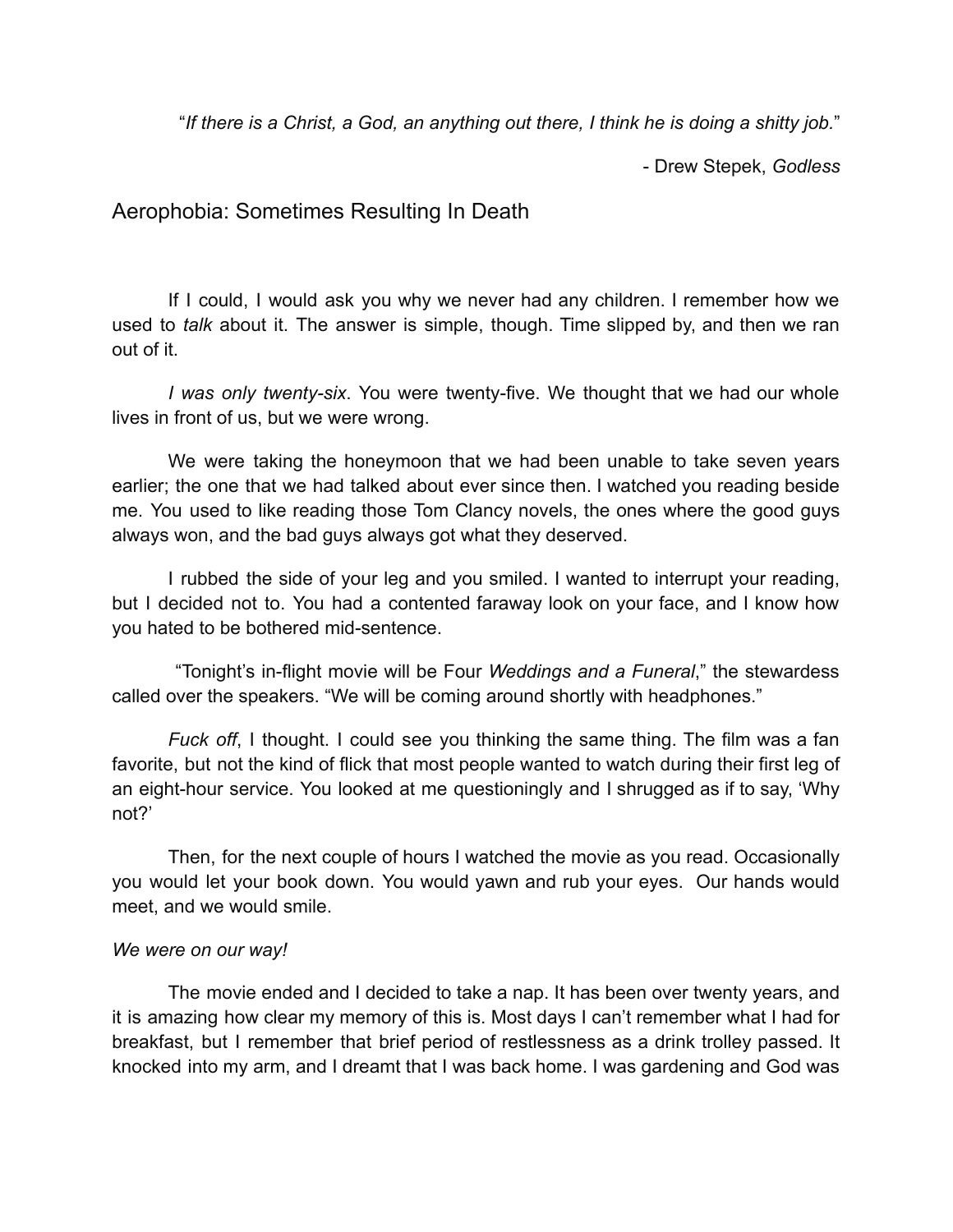speaking to me through the clouds. He was saying, "If you want to live to be an old man, then you are going to have to learn to live through this."

"Live through what?" I demanded, sensing somehow that I did not want to know. I shook my fist in impotent rage. *What did He know?* – I wondered. He was just a fairy tale for adults – *Wasn't he? WASN'T HE?!?!*

I could hear Yoko Ono shrieking that John Lennon classic – *and we ALL SHINE ON, like the MOON and the SUN and the STARS* – and there was a McDonald's drive-through smell in the air, like dirty deep fryers. It made the food in my stomach turn a bit, and it woke me up.

Your book was in your lap, and you were watching out the window. I closed my eyes again and I allowed myself to drift into an even deeper sleep.

I remember a hard jolt. It snapped me awake. There was a lot of noise. An air mask had slapped rudely against my ear. When I turned to you, outraged, I noticed how your face had drained of color. You were in shock. Your breath was shallow, and your skin was clammy and white.

You were speaking but I couldn't understand you. It was like you were talking through a mouthful of ice chips. "Blook!" You pointed outside. "*Blook! Blook! Outslided! Drier!*"

I followed your gaze, and your words were translated in my mind - *Look! Look! Outside! Fire!*

I could feel my own scream begin to creep and crawl its way from out of my throat. "It's going to be alright!" I shrieked.

You gripped my arm, and you began to panic. You were afraid and the terror in your eyes reflected my own fears. "*Is* it going to be all right?" You asked, and you calmed me, and I was able to nod my head.

*But will we be alright?* I wondered, or was I just telling you what you needed to hear? And did it matter either way?

You released your seatbelt to snuggle up closer to me.

"Yes," I replied, confident now. "We will be alright."

"Promise?"

"I promise."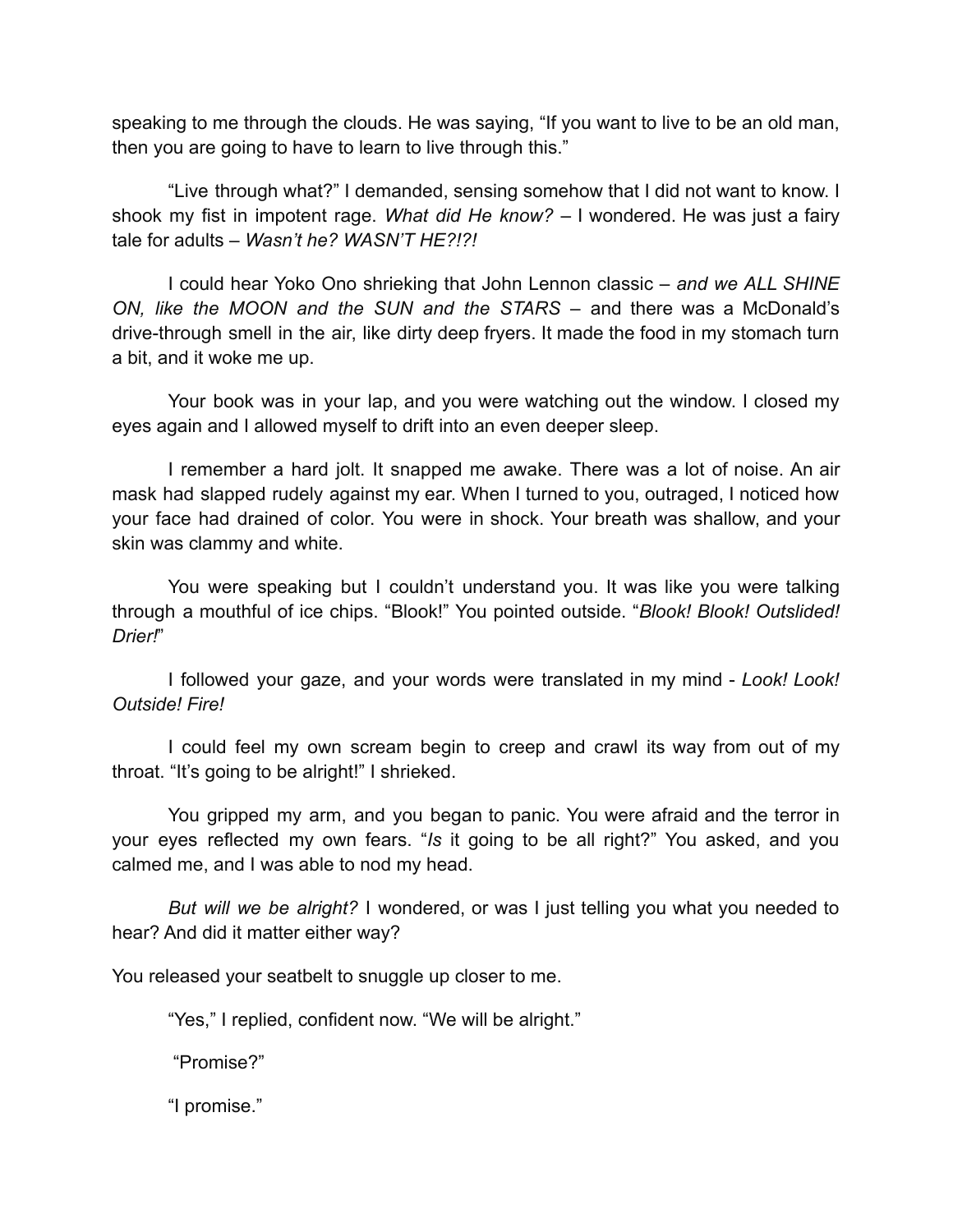I remember how you trusted me. I wrapped my arms around you, and we took comfort in each other's closeness. You were strong in that moment, because I was strong, and I was strong because you needed me to be strong.

"I love you," you told me.

"I love you too."

The noises came from all around us, but the sound from the intercom was the loudest of all: "This is your captain speaking. Please stay calm. Please remain seated…" etc. There was a lot more screaming and crying. The desperate noises were unbearable.

I do not remember much after that, and for a while after that too. It is like my brain turned off. I cannot help but wonder what your last moments with me were like, and I am deeply ashamed of myself.

By the time I came to, the plane had nearly reached the water. How long I was out – minutes or only seconds – is something I will never know, but by then we had pulled ourselves into a cocoon so secure that it was silent, and all that I could hear was your shallow breathing.

"There, there," I said, for what seemed the millionth time. "Everything will be alright." I could feel your breath, steady and slow. We were both crying, but we were somewhere else, and none of this mattered.

I remember how the plane hit the water, hard, and I remember how those last few bumps, ripped you from my grip and sent you flying three feet out of your seat. I can only imagine how much further you would have gone if your head had not hit the ceiling. There was a barely audible crunch. I might have been the only one that heard it, but it seemed to echo in my mind.

I remember how you slid across the ceiling and fell into the seat two rows behind us. Then you rolled onto the floor. After that, gravity began to slowly suck you towards the back of the aircraft.

I tried to get to where you were. I tried to reach you as the plane skipped across the water, but there were so many people, and they all seemed intend on inhibiting my progress.

"*Help*…" I cried as I tried to push them aside. To no avail. Most barely budged and some pushed back, but eventually I reached your still, broken body.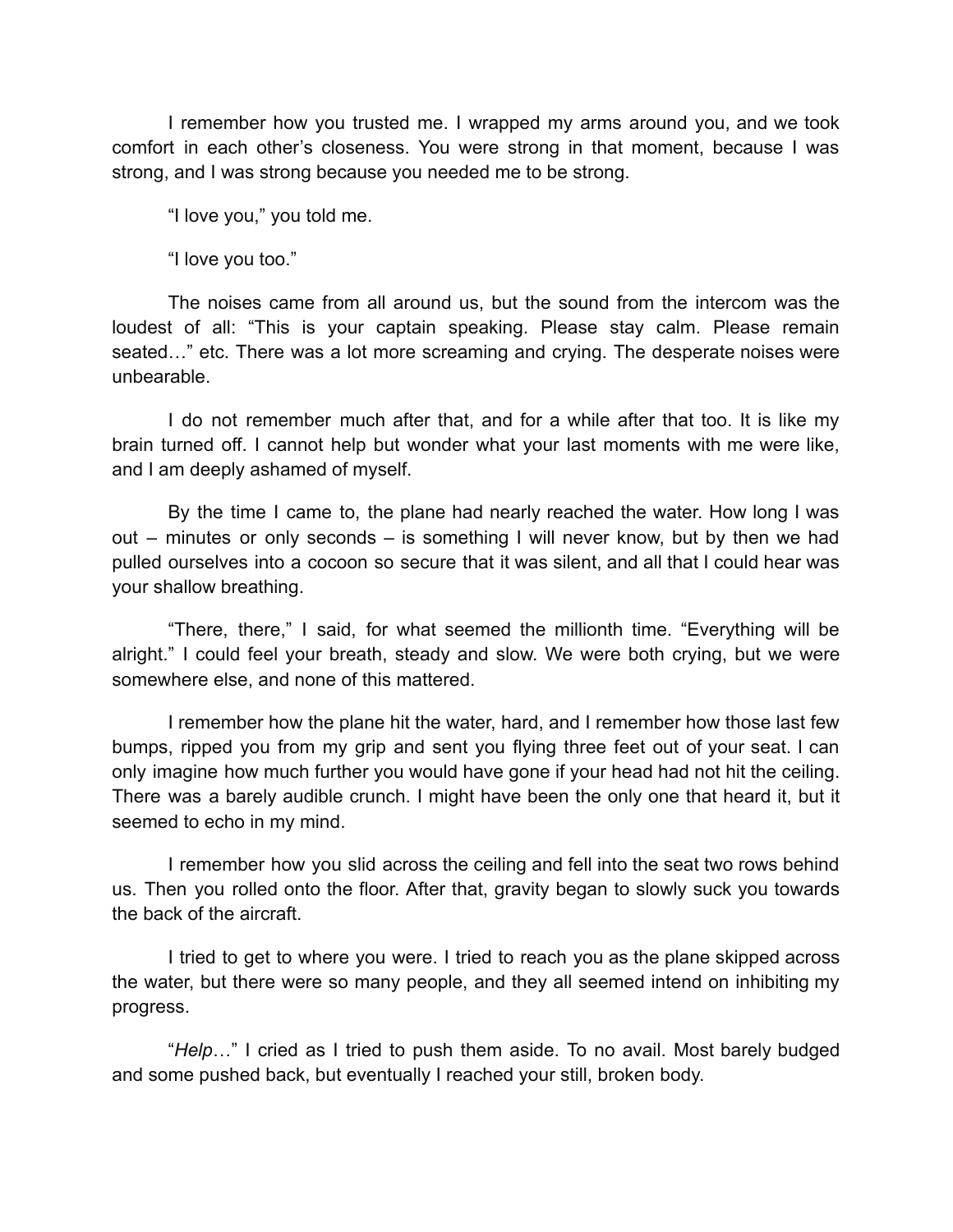I dropped to my knees, and I began to cry. Who knows if things would have been different if I could have reached you sooner?

Did you die waiting for me?

The plane eventually came to a stop, but I for one did not notice. I was too busy crying. I thought I might vomit, and then I did vomit, all over the man in the seat next to me. He cursed me out pretty good, but then his wife gave him a nudge, whispered in his ear, and he stopped right quick.

I could not think straight, and I was making a scene. You would have hated it. But what could I do? How had I let this happen?

I wanted to go back in time and strap your seatbelt back around your waist.

The flight attendants were beginning to assess the situation and take control. They said, "Stay calm," and, "Please, make an orderly line," and, "Don't worry about your luggage, folks." and, "Everything will be alright."

But the service crew were lying. So, I ignored them. Everything was not alright, and it never would be. I held you and cradled you in my arms. You looked like an angel, and you looked like you were sleeping, but there were those small lines of blood that trickled from your eyes and ears. Brain trauma. Shaken Baby Syndrome, or SIS for short. *Sometimes resulting in death*.

They say that the risk of being killed in a plane accident is one in eleven million, and that seems about right. You were my one in a million. You scoffed when I said it, but here is your proof.

I wiped the blood away with the sleeve of my jacket. I tried to lift you up into one of the chairs, but I couldn't manage it, so I combed your hair with my fingers instead.

You were always so beautiful, but people were heading toward the exits, and it was time to go.

"I love you," I whispered. I glanced around the plane. We were almost alone. The remaining stewardess was giving me the evil eye. I could practically read her mind. She was thinking – *Oh, God! On top of everything, this one is going to give us trouble.*

But I didn't intend to give her trouble. I could not tell if time had sped up or slowed down. It had been strange for a time, but now things were coming back around.